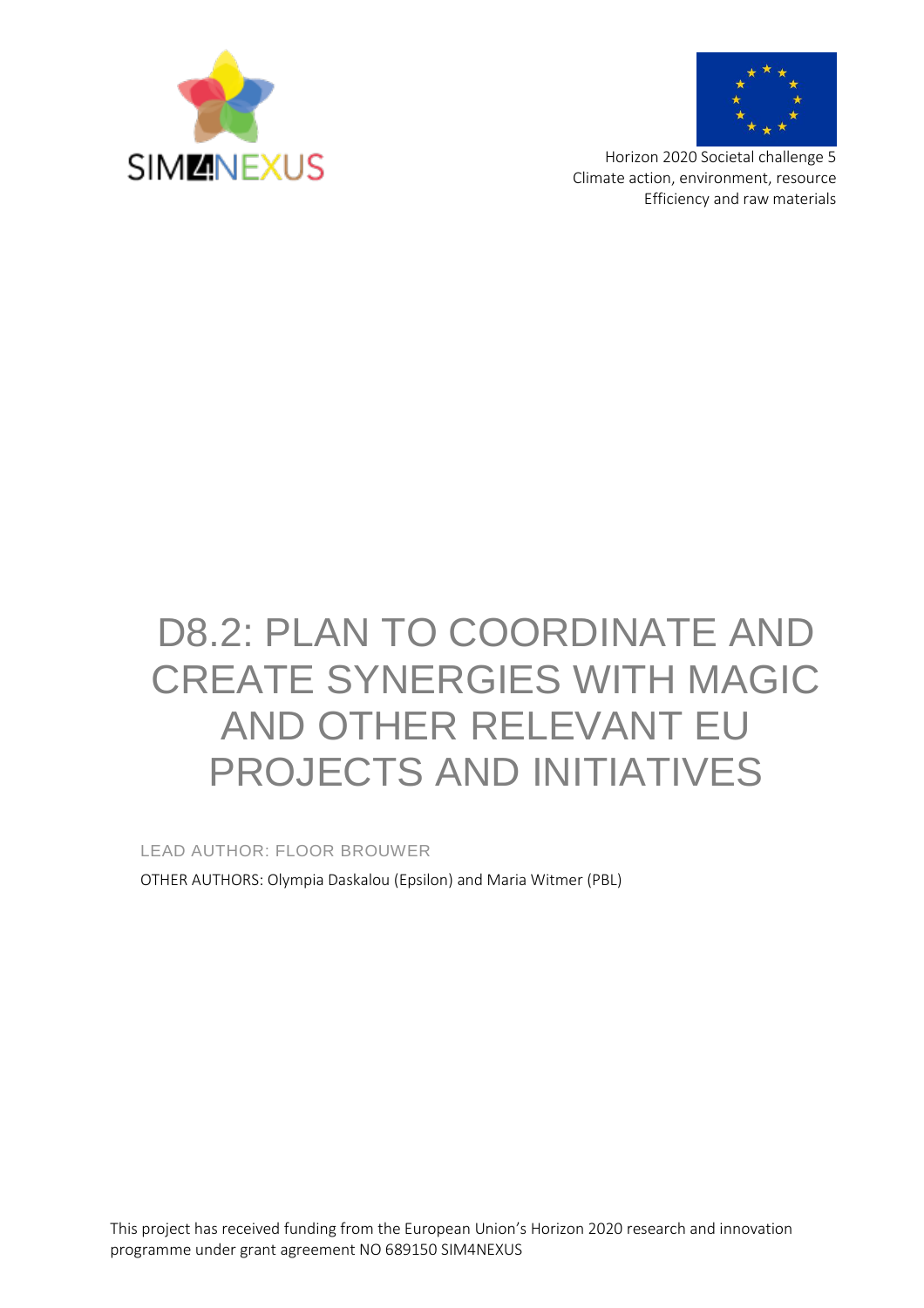| <b>PROJECT</b>                                                        | Sustainable Integrated Management FOR the NEXUS of water-land-<br>food-energy-climate for a resource-efficient Europe (SIM4NEXUS) |
|-----------------------------------------------------------------------|-----------------------------------------------------------------------------------------------------------------------------------|
| <b>PROJECT NUMBER</b>                                                 | 689150                                                                                                                            |
| <b>TYPE OF FUNDING</b>                                                | <b>RIA</b>                                                                                                                        |
| <b>DELIVERABLE</b>                                                    | D.8.2 Plan to coordinate and create synergies with MAGIC and other<br>relevant EU projects and initiatives                        |
| WP NAME/WP NUMBER                                                     | WP Project Management / WP8                                                                                                       |
| <b>TASK</b>                                                           | Task 8.4 Coordination/synergies with relevant EU projects and other<br>initiatives                                                |
| <b>VERSION</b>                                                        | $\mathbf{1}$                                                                                                                      |
| <b>DISSEMINATION LEVEL</b>                                            | Public                                                                                                                            |
| <b>DATE</b>                                                           | 30/11/2017 (Date of this version) - 30/11/2016 (Due date)                                                                         |
| <b>LEAD BENEFICIARY</b>                                               | WUR-LEI                                                                                                                           |
| <b>RESPONSIBLE AUTHOR</b>                                             | Floor Brouwer                                                                                                                     |
| <b>ESTIMATED WORK</b><br><b>EFFORT</b>                                | 1 person-month (for writing the report)                                                                                           |
| <b>AUTHOR(S)</b>                                                      | Floor Brouwer (WUR-LEI), Olympia Daskalou (EPSILON) and Maria<br>Witmer (PBL)                                                     |
| <b>ESTIMATED WORK</b><br><b>EFFORT FOR EACH</b><br><b>CONTRIBUTOR</b> | 0.2 person-months                                                                                                                 |
| <b>INTERNAL REVIEWER</b>                                              | Maria P. Papadopoulou (UTH)                                                                                                       |

#### DOCUMENT HISTORY

| <b>VERSION</b>   | <b>INITIALS/NAME</b> | <b>DATE</b>      | <b>COMMENTS-DESCRIPTION OF ACTIONS</b>                                                                                                                                                                                   |
|------------------|----------------------|------------------|--------------------------------------------------------------------------------------------------------------------------------------------------------------------------------------------------------------------------|
|                  |                      | 13-11-2016       | AS PART OF THE PCT MEEETING, DISCUSS THE LINK<br><b>BETWEEN SIM4NEXUS WITH MAGIC AND THE</b>                                                                                                                             |
|                  |                      |                  | <b>ICT4WATER-CLUSTER</b>                                                                                                                                                                                                 |
| 2                |                      | $25 - 11 - 2016$ | <b>COMMENTS RECEIVED FROM INTERNAL REVIEWER</b><br>(E-MAIL: 25.11.2016: 9.29 AM). THE COMMENTS<br>REQUEST TO CLARIFY THE LINK WITH MAGIC, AND<br>ADD MORE INFORMATION ON DAFNE AND THE NSF<br><b>INVESTMENTS IN USA.</b> |
| $\mathbf{B}$     |                      | 29-11-2016       | MARIA WITMER (PBL) TO ADD CD LINKS AND JANEZ<br>SUSNIK (UNESCO-IHE) TO ADD IWC PROJECT.                                                                                                                                  |
| <b>SIMMNEXUS</b> |                      |                  |                                                                                                                                                                                                                          |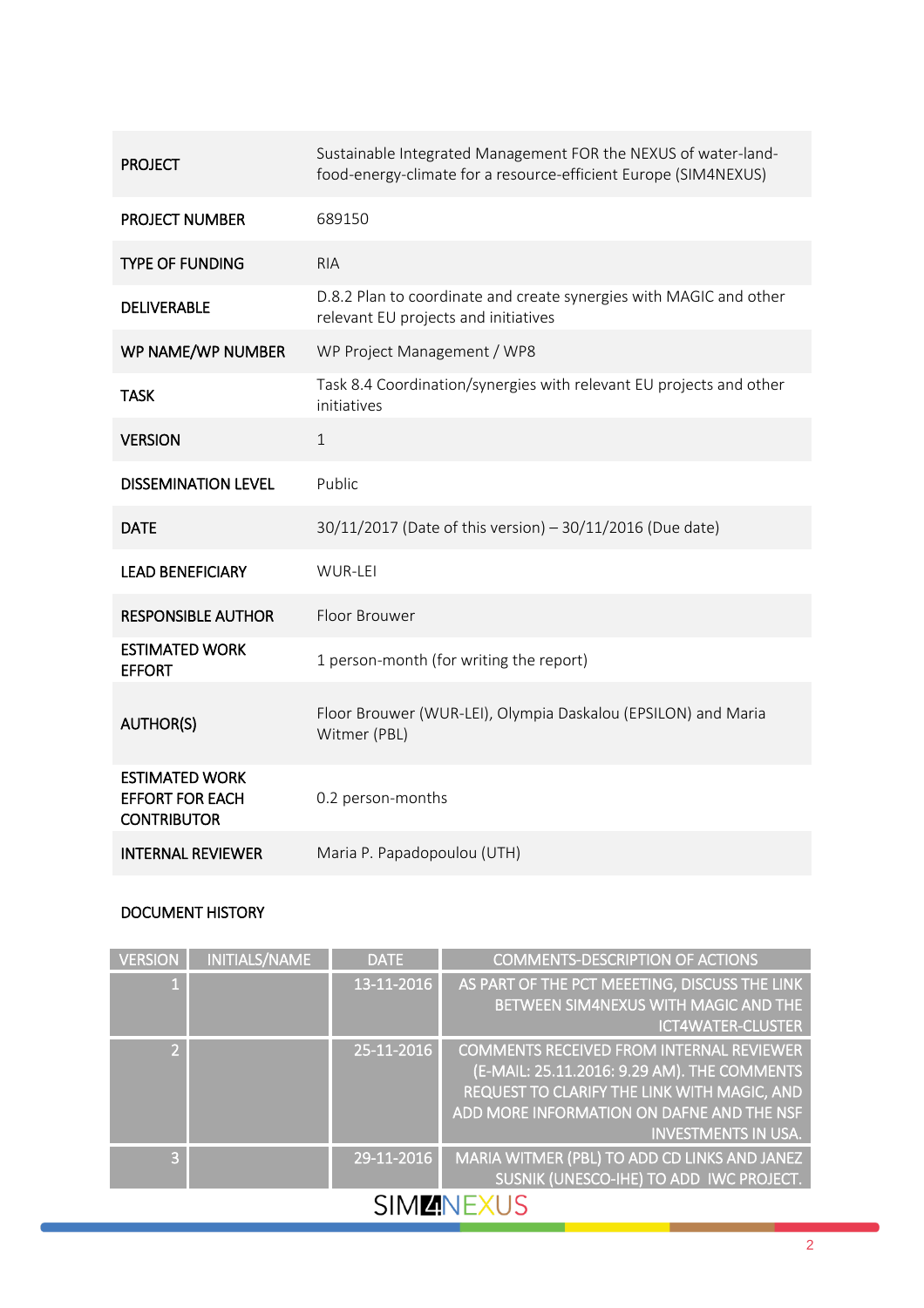|  |            | MARIA WITMER TO ADD OTHER INTERNATIONAL<br>ACTIVITIES RELEVANT TO SIM4NEXUS                                             |
|--|------------|-------------------------------------------------------------------------------------------------------------------------|
|  | 30-11-2017 | <b>RESUBMISSION AFTER REVIEW IN RP1. FINAL</b><br>REPORT UPDATED ACCORDING TO 1ST YEAR<br><b>REVIEW RECOMMENDATIONS</b> |

Version 4 of the report follows from the comments of the project reviewers, received on 12 October 2017. The table below illustrates how the comments have been addressed.

| Review comments 12/10/2017                                                                                                                       | Adjustments in report                                                                                                                                                                                                                                                                                                                                                                                                                                                                                                            |
|--------------------------------------------------------------------------------------------------------------------------------------------------|----------------------------------------------------------------------------------------------------------------------------------------------------------------------------------------------------------------------------------------------------------------------------------------------------------------------------------------------------------------------------------------------------------------------------------------------------------------------------------------------------------------------------------|
| The planned activities for synergies with MAGIC<br>need to be updated and elaborated in a more<br>concrete way; e.g. the approach for developing | Section 2.4 (Develop a common case study) is<br>extended with a last sentence on follow-up.                                                                                                                                                                                                                                                                                                                                                                                                                                      |
| the common case study (or studies), Joint science<br>event, outreach in major climate change events<br>and Joint communication strategy.         | Section 2.6 (Outreach in major climate<br>change events) is extended with a sentence<br>planning for contributions to future events.                                                                                                                                                                                                                                                                                                                                                                                             |
|                                                                                                                                                  | MAGIC terminated its involvement in and<br>joint lead of the Water-Food-Energy-<br>Biodiversity Nexus Working Group of WssTP.<br>Links between SIM4NEXUS and MAGIC<br>related to WssTP are therefore removed in<br>this deliverable. The previous section 2.2<br>(Nexus working group of WssTP) is removed<br>from the deliverable.                                                                                                                                                                                              |
| An overview of the planned activities for synergies<br>with all mentioned projects/initiatives with<br>indicative timing is recommended.         | Sections 3.3 and 3.4 are updated with joint<br>actions between SIM4NEXUS and DAFNE,<br>including a tentative timeline.<br>Section 6 (ICT4WATER Cluster) includes an<br>explanation of the communication and<br>dissemination actions of SIM4NEXUS.<br>Section 8.3 (Follow-up with international<br>Nexus-related projects) is added to plan for<br>regular participation in international<br>conferences on the Nexus.<br>Section 9 (Concluding remarks) includes first<br>steps on the clustering of Nexus-related<br>projects. |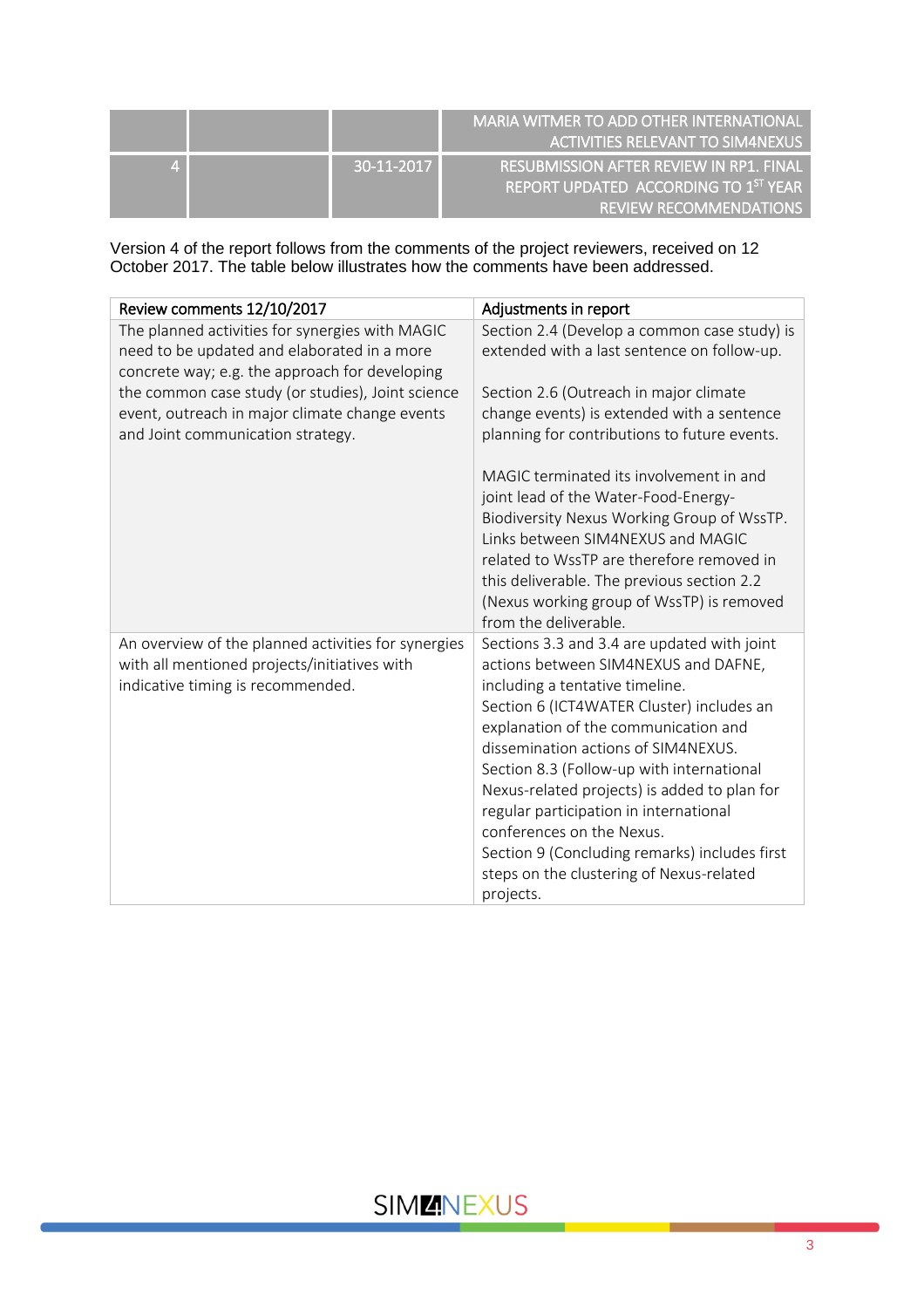# **Table of Contents**

| $\mathbf{1}$   |     |                                                                               |  |
|----------------|-----|-------------------------------------------------------------------------------|--|
|                | 1.1 |                                                                               |  |
| $\overline{2}$ |     |                                                                               |  |
|                | 2.1 |                                                                               |  |
|                | 2.2 |                                                                               |  |
|                | 2.3 |                                                                               |  |
|                | 2.4 |                                                                               |  |
|                | 2.5 |                                                                               |  |
|                | 2.6 |                                                                               |  |
| 3              |     |                                                                               |  |
|                | 3.1 |                                                                               |  |
|                | 3.2 |                                                                               |  |
|                | 3.3 |                                                                               |  |
|                | 3.4 |                                                                               |  |
| 4              |     |                                                                               |  |
| 5              |     |                                                                               |  |
| 6              |     |                                                                               |  |
| 7              |     |                                                                               |  |
|                | 7.1 |                                                                               |  |
|                | 7.2 | Interdepartmental Water Cluster (IWC) - Water Risk Climate and Development 16 |  |
| 8              |     |                                                                               |  |
|                | 8.1 |                                                                               |  |
| 8.2            |     |                                                                               |  |
|                | 8.3 |                                                                               |  |
| 9              |     |                                                                               |  |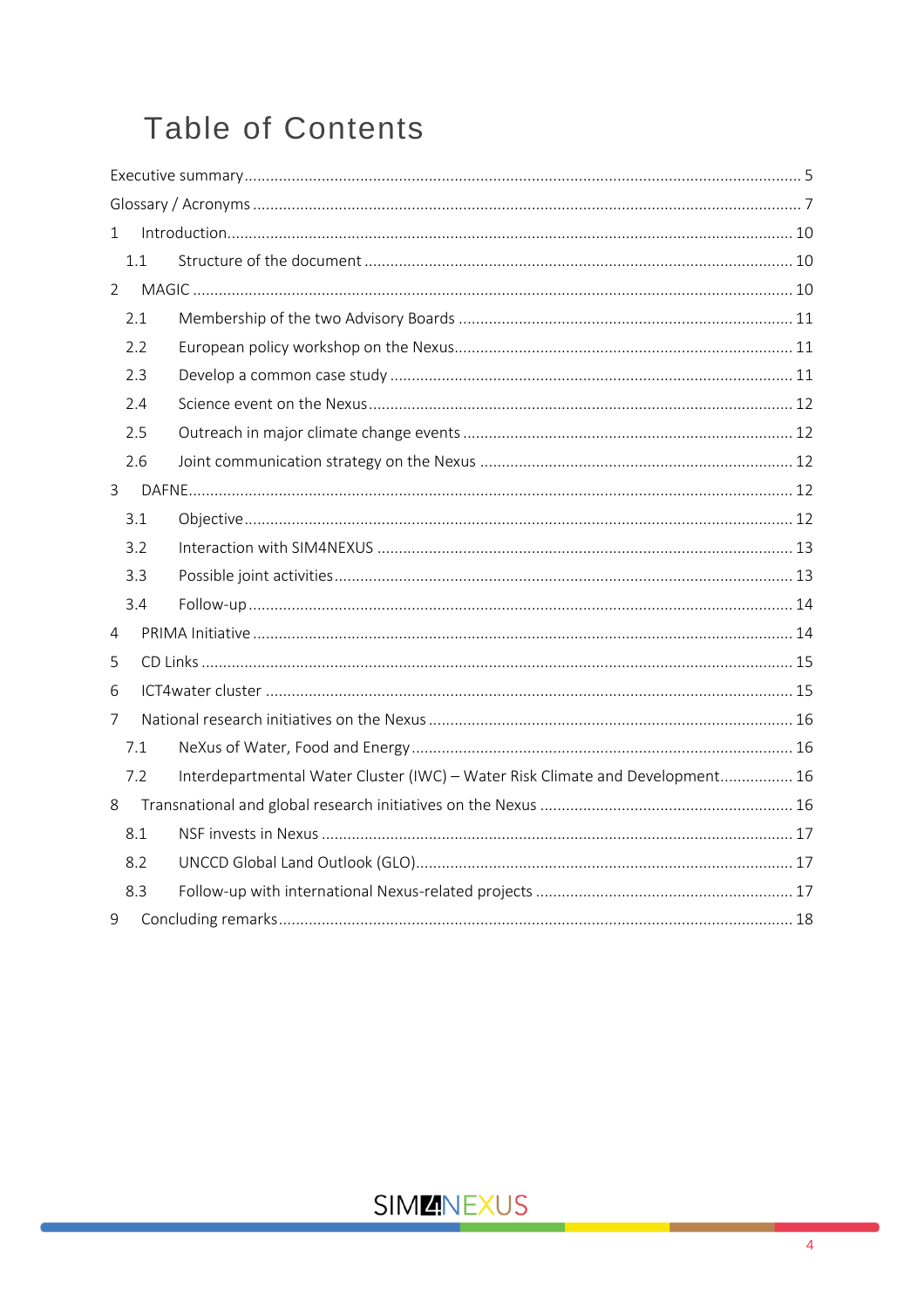## <span id="page-4-0"></span>Executive summary

The primary objective of the deliverable is to coordinate and to create synergies with other projects, funded under H2020 or from other sources. We focus to align up with MAGIC, the H2020 project on the Nexus funded under the same topic. The coordination and creation of synergies covers:

- Regular information on each project (invitation to meetings, participation in the Advisory Board, etc.).
- Joint participation to meetings upon request of the European Commission to promote the outputs of the projects.
- Potential alignment of activities (especially dissemination and communication activities, i.e. joint policy recommendations) and meetings.
- Exchange and consolidation of results, when relevant.

SIM4NEXUS will also consider other relevant EU projects and initiatives, and develop mutually beneficial synergies.

Synergies are actions towards a common 'path' between different projects/organizations/people. Such actions could include exchange of information, common activities and actions, common sessions in conferences and joint papers, and eventually joint participation in calls for research.

- Collaborative actions with MAGIC (Moving Towards Adaptive Governance in Complexity: Informing Nexus Security). These activities enable us to initiate a European policy workshop on the nexus, develop a common case study and propose a science event on the nexus.
- DAFNE project, proposing a decision-analytic framework to explore the water-energy-food NExus in complex and transboundary water resources systems of fast growing developing countries. SIM4NEXUS and DAFNE plan to interact and possibly implement joint activities. A follow-up action is defined for the end of 2016.
- PRIMA Initiative, to reinforce cooperation in Research & Innovation in the Mediterranean Basin, addressing the challenges of sustainable food production and water provision. SIM4NEXUS will link-up to the 4PRIMA Coordination and Support Action [\(http://www.prima4med.org/wp/\)](http://www.prima4med.org/wp/).
- SIM4NEXUS has also identified other relevant H2020 projects that relate to the Nexus, including CD LINKS (Linking Climate and Development Policies) and ICT4 water cluster, which is a knowledge hub on ICT and Water Management funded under FP7 and H2020 research programmes.
- SIM4NEXUS will seek synergy with a selection of national research initiatives on the Nexus, including 'NeXus of Water, Food and Energy' and 'Interdepartmental Water Cluster' (IWC) in the Netherlands.
- SIM4NEXUS will seek synergy with transnational and global research initiatives on the Nexus, including investments in the Nexus by the National Science Foundation in the US and the Global Land Outlook of the UNCCD.

EASME has mapped projects that cover part of the Nexus dimensions. SIM4NEXUS is interested to support such initiatives and create synergies with them to work on the Nexus of water, land, food, energy and climate. We trust they contribute to improve efficiency in using scarce resources in Europe and elsewhere.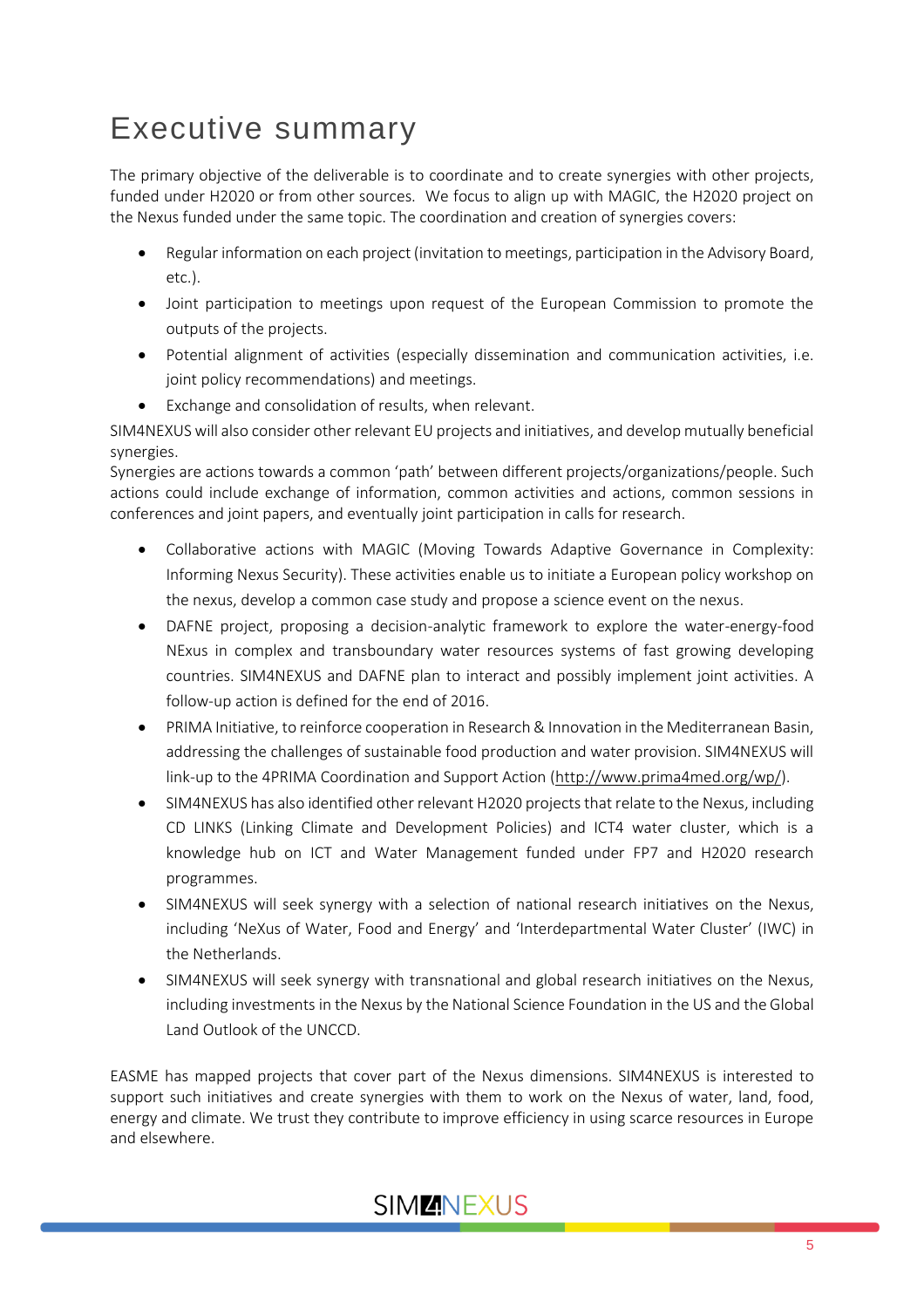Changes with respect to the DoA

No changes with respect to the DoA.

#### Dissemination and uptake

The deliverable will be released on the project website. In addition, we will follow-up with the projects we plan to co-ordinate our activities.

#### Short Summary of results (<250 words)

Synergy are the actions towards a common 'path' between different projects, organisations and people. SIM4NEXUS has identified several projects and activities we coordinate and create synergies. This includes exchange of information, common activities and actions (e.g. sessions in conferences).

Evidence of accomplishment

Report.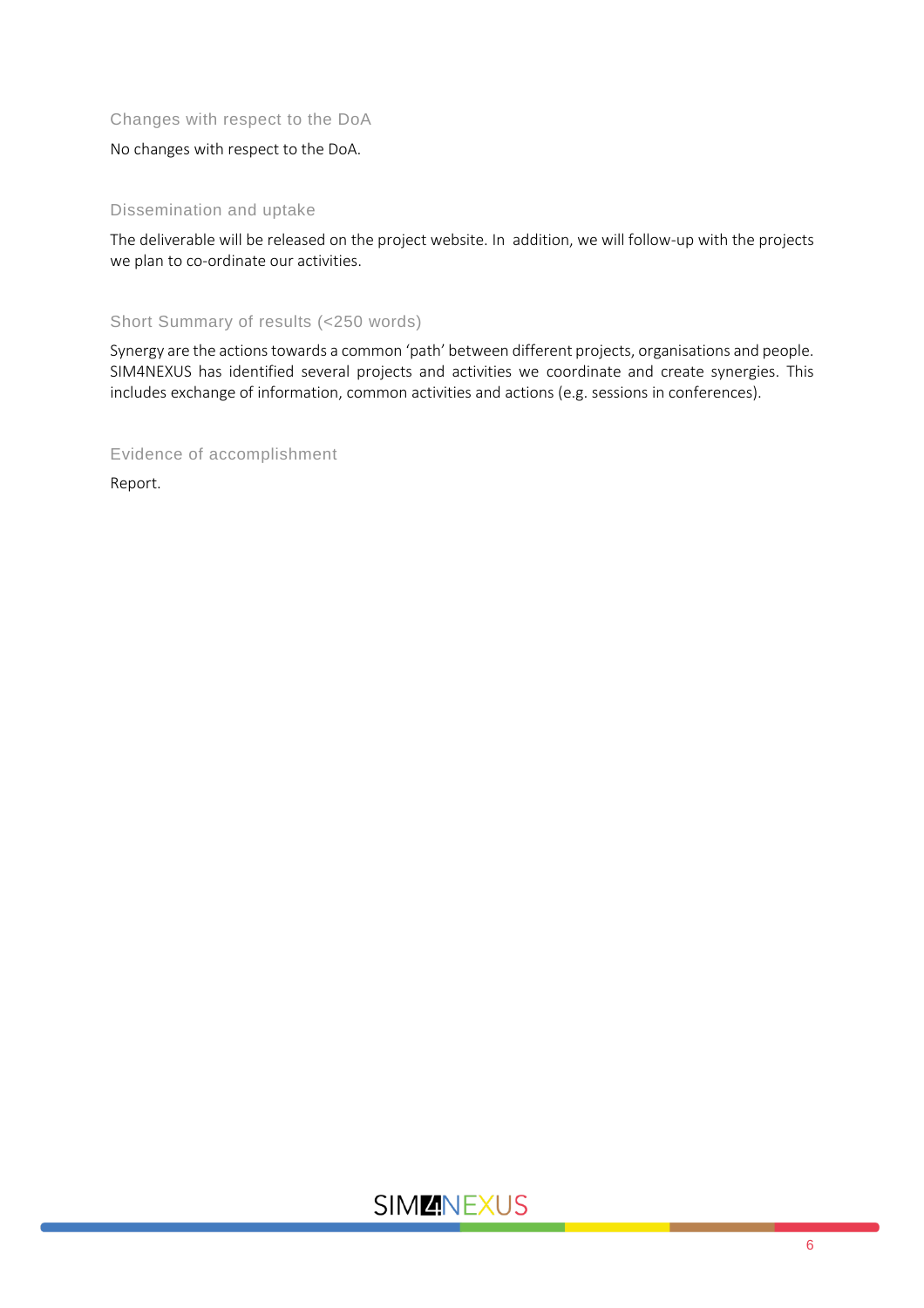<span id="page-6-0"></span>Glossary / Acronyms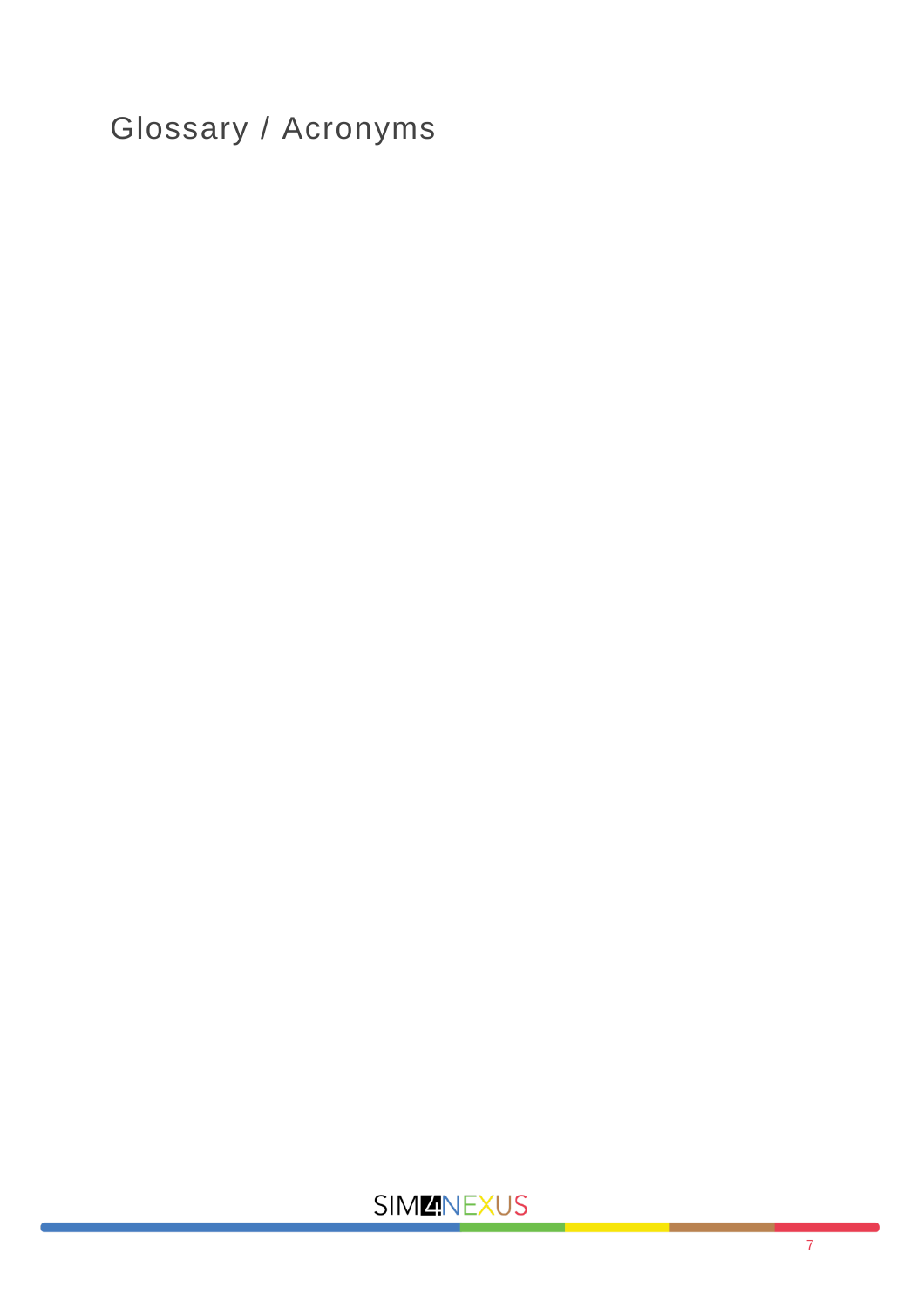| <b>TERM</b>     | <b>EXPLANATION / MEANING</b>                                                                                                                                                  |
|-----------------|-------------------------------------------------------------------------------------------------------------------------------------------------------------------------------|
| CAP             | COMMON AGRICULTURAL POLICY                                                                                                                                                    |
| CBD             | CONVENTION ON BIOLOGICAL DIVERSITY                                                                                                                                            |
| <b>CD LINKS</b> | LINKING CLIMATE AND DEVELOPMENT POLICIES - LEVERAGING INTERNATIONAL<br>NETWORKS AND KNOWLEDGE SHARING                                                                         |
| <b>COP</b>      | <b>CONFERENCE OF THE PARTIES</b>                                                                                                                                              |
| <b>CSA</b>      | COORDINATION AND SUPPORT ACTION                                                                                                                                               |
| DAF             | DECISION-ANALYTIC-FRAMEWORK                                                                                                                                                   |
| <b>DAFNE</b>    | USE OF A DECISION-ANALYTIC FRAMEWORK TO EXPLORE THE WATER-ENERGY-<br>FOOD NEXUS IN COMPLEX AND TRANS-BOUNDARY WATER RESOURCES<br>SYSTEMS OF FAST GROWING DEVELOPING COUNTRIES |
| <b>DTU</b>      | DANISH TECHNICAL UNIVERSITY                                                                                                                                                   |
| EAB             | EXTERNAL ADVISORY BOARD                                                                                                                                                       |
| EGU             | EUROPEAN GEOSCIENCES UNION                                                                                                                                                    |
| EPFL            | ÉCOLE POLYTECHNIQUE FÉDÉRALE DE LAUSANNE                                                                                                                                      |
| EASME           | EXECUTIVE AGENCY FOR SMALL AND MEDIUM-SIZED ENTERPRISES                                                                                                                       |
| <b>ETP</b>      | EUROPEAN TECHNOLOGY PLATFORMS                                                                                                                                                 |
| FP7             | 7TH FRAMEWORK PROGRAMME FOR RESEARCH AND TECHNOLOGICAL<br>DEVELOPMENT                                                                                                         |
| GLO             | <b>GLOBAL LAND OUTLOOK</b>                                                                                                                                                    |
| <b>ICTA</b>     | INSTITUTE OF ENVIRONMENTAL SCIENCE AND TECHNOLOGY (IN UAB)                                                                                                                    |
| <b>INFEWS</b>   | INNOVATIONS AT THE NEXUS OF FOOD, ENERGY AND WATER SYSTEMS                                                                                                                    |
| <b>IWC</b>      | <b>INTERDEPARTMENTAL WATER CLUSTER</b>                                                                                                                                        |
| <b>MAGIC</b>    | MOVING TOWARDS ADAPTIVE GOVERNANCE IN COMPLEXITY: INFORMING<br><b>NEXUS SECURITY</b>                                                                                          |
| <b>MUSIASEM</b> | MULTI-SCALE INTEGRATED ANALYSIS OF SOCIETAL AND ECOSYSTEM<br><b>METABOLISM</b>                                                                                                |
| <b>NSF</b>      | NATIONAL SCIENCE FOUNDATION                                                                                                                                                   |
| <b>NTUA</b>     | NATIONAL TECHNICAL UNIVERSITY OF ATHENS                                                                                                                                       |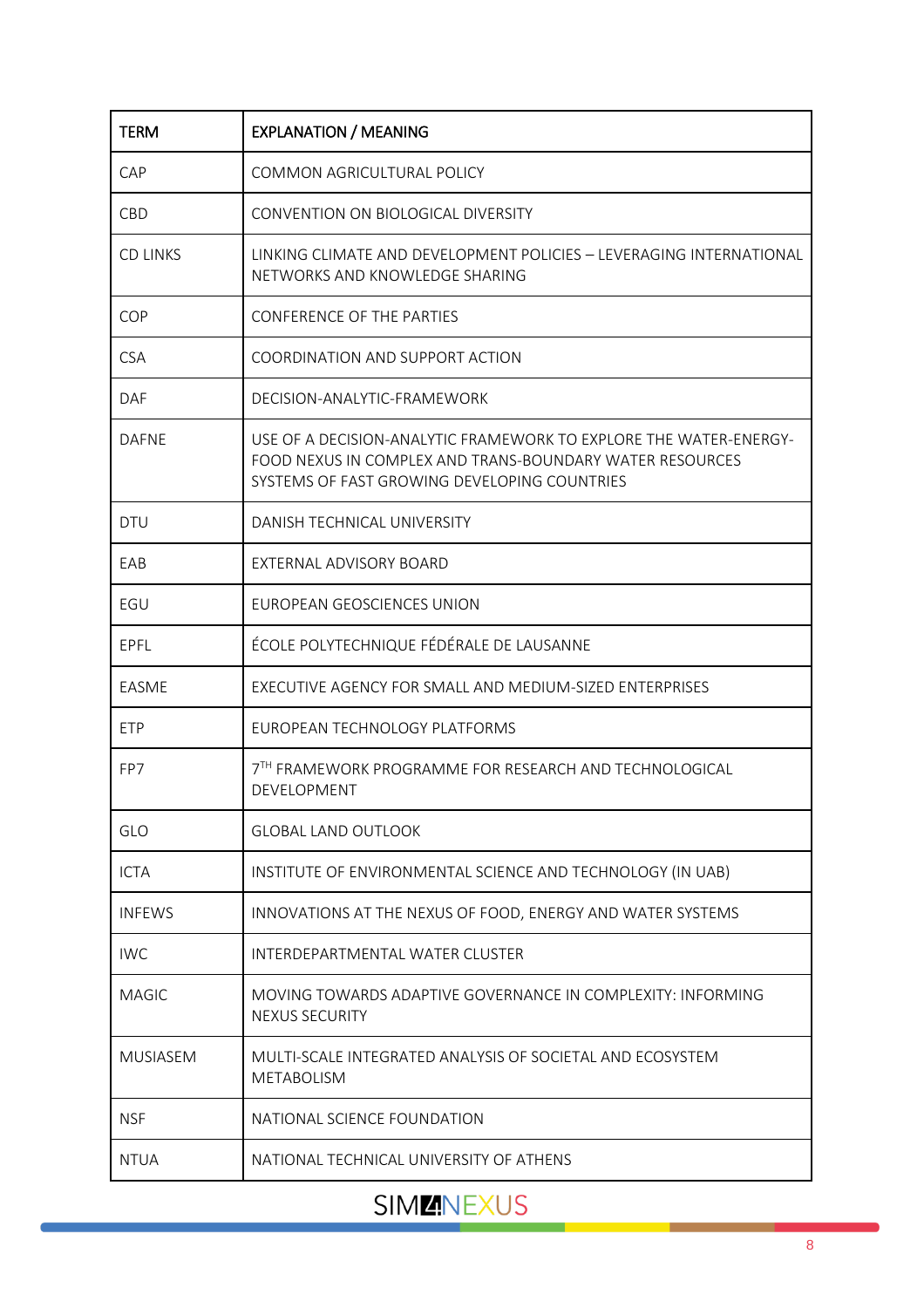| PBL           | NETHERLANDS ENVIRONMENTAL ASSESSMENT AGENCY                       |
|---------------|-------------------------------------------------------------------|
| PRIMA         | PARTNERSHIP FOR RESEARCH AND INNOVATION IN THE MEDITERRANEAN AREA |
| <b>SDG</b>    | SUSTAINABLE DEVELOPMENT GOAL                                      |
| <b>UAB</b>    | AUTONOMOUS UNIVERSITY OF BARCELONA                                |
| UNCCD         | UNITED NATIONS CONVENTION TO COMBAT DESERTIFICATION               |
| <b>UNFCCC</b> | UNITED NATIONS FRAMEWORK CONVENTION ON CLIMATE CHANGE             |
| <b>WEF</b>    | WATER-ENERGY-FOOD                                                 |
| <b>WFD</b>    | WATER FRAMEWORK DIRECTIVE                                         |
| <b>WSSTP</b>  | WATER SUPPLY AND SANITATION TECHNOLOGY PLATFORM                   |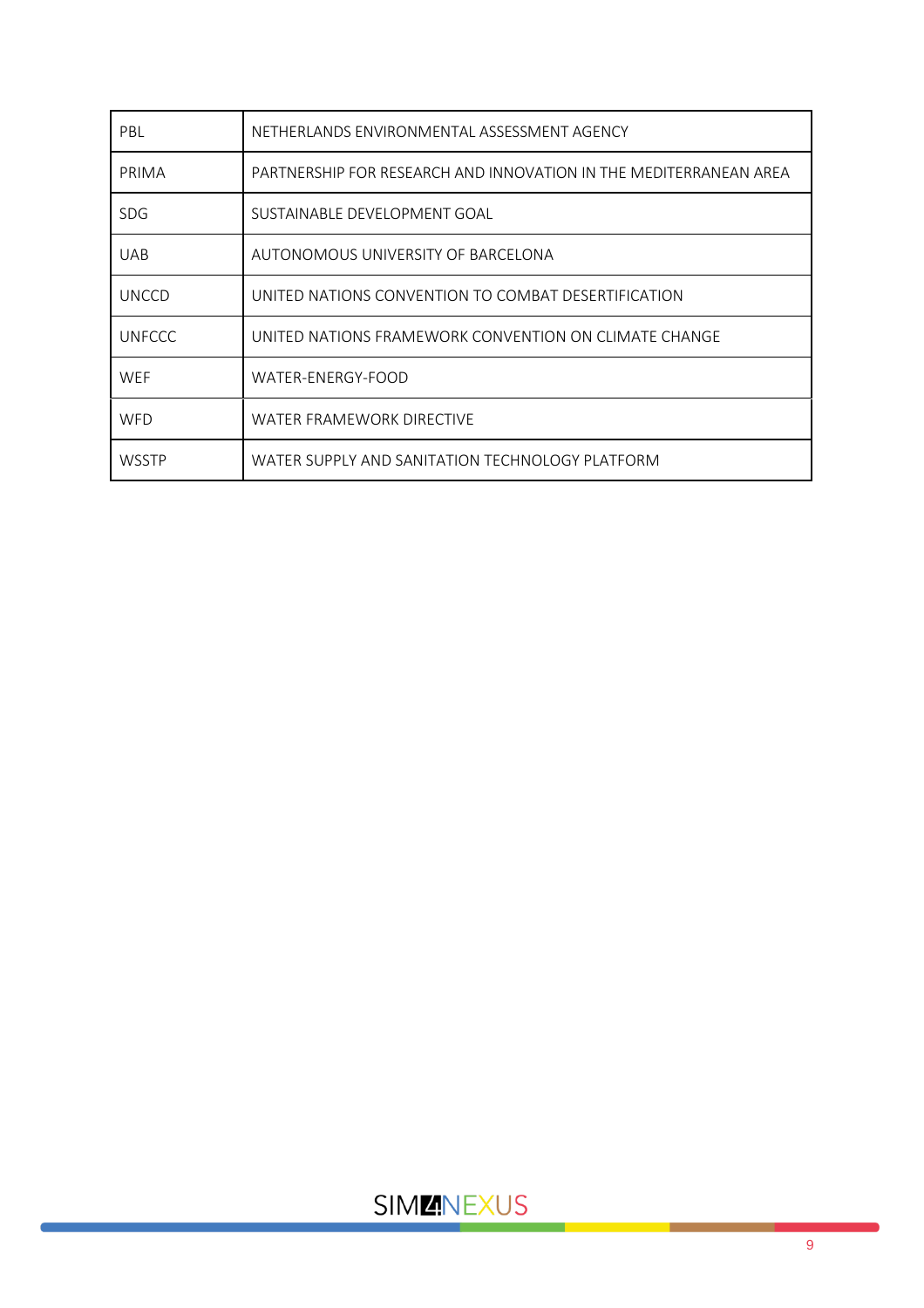# <span id="page-9-0"></span>1 Introduction

## <span id="page-9-1"></span>1.1Structure of the document

The report presents an overview of the activities and actions to coordinate and to create synergies with other projects, funded under H2020 or from other sources. We focus to align up with MAGIC, the H2020 project on the Nexus funded under the same topic. The coordination and creation of synergies covers:

- Regular information on each project (invitation to meetings, participation in the Advisory Board, etc.).
- Joint participation to meetings upon request of the European Commission to promote the outputs of the projects.
- Potential alignment of activities (especially dissemination and communication activities, i.e. joint policy recommendations) and meetings.
- Exchange and consolidation of results, when relevant.

SIM4NEXUS will also consider other relevant EU projects and initiatives, and develop mutually beneficial synergies.

*Chapter 2* presents the collaborative actions with MAGIC (Moving Towards Adaptive Governance in Complexity: Informing Nexus Security). They are mainly initiated through the participation in the Advisory Boards of the two projects. These activities enable us to initiate a European policy workshop on the nexus, develop a common case study and propose a science event on the nexus.

DAFNE is another H2020 project, proposing a decision-analytic framework to explore the water-energyfood NExus in complex and transboundary water resources systems of fast growing developing countries. *Chapter 3* clarifies how SIM4NEXUS and DAFNE plan to interact and possibly implement joint activities. A follow-up action is defined for the end of 2016. *Chapter 4* presents the PRIMA Initiative, to reinforce cooperation in Research & Innovation in the Mediterranean Basin, addressing the challenges of sustainable food production and water provision. SIM4NEXUS will link-up to the 4PRIMA Coordination and Support Action [\(http://www.prima4med.org/wp/\)](http://www.prima4med.org/wp/). Similarly, SIM4NEXUS has also identified other relevant H2020 projects that relate to the Nexus, including CD LINKS (*Chapter 5*) and ICT4 water cluster (*Chapter 6*). SIM4NEXUS will seek synergy with a selection of national research initiatives on the Nexus (*Chapter 7*), including 'NeXus of Water, Food and Energy' (Section 7.1) and 'Interdepartmental Water Cluster' (IWC) in the Netherlands (Section 7.2), as well as transnational and global research initiatives on the Nexus (*Chapter 8*), including investments in the Nexus by the National Science Foundation in the US (Section 8.2) and the Global Land Outlook of the UNCCD (Section 8.3).

# <span id="page-9-2"></span>2 MAGIC

SIM4NEXUS and MAGIC are the two H2020 projects on the Nexus from Water-2b-2015 - Integrated approaches to food security, low-carbon energy, sustainable water management and climate change mitigation. MAGIC (Moving Towards Adaptive Governance in Complexity: Informing Nexus Security) is coordinated by the Institute of Environmental Science and Technology (ICTA) of the Autonomous University of Barcelona (UAB) in collaboration with partners which have a proven and track record in their respective fields of competence.

The objective is to open the path towards a new way of managing the Nexus in which researchers and decision makers work together in the search for development strategies that can contribute to the smart, sustainable and inclusive economic growth required by the EU 2020 Strategy, while maintaining a leading and informed participation in international discussions about global issues, like climate change or food security.

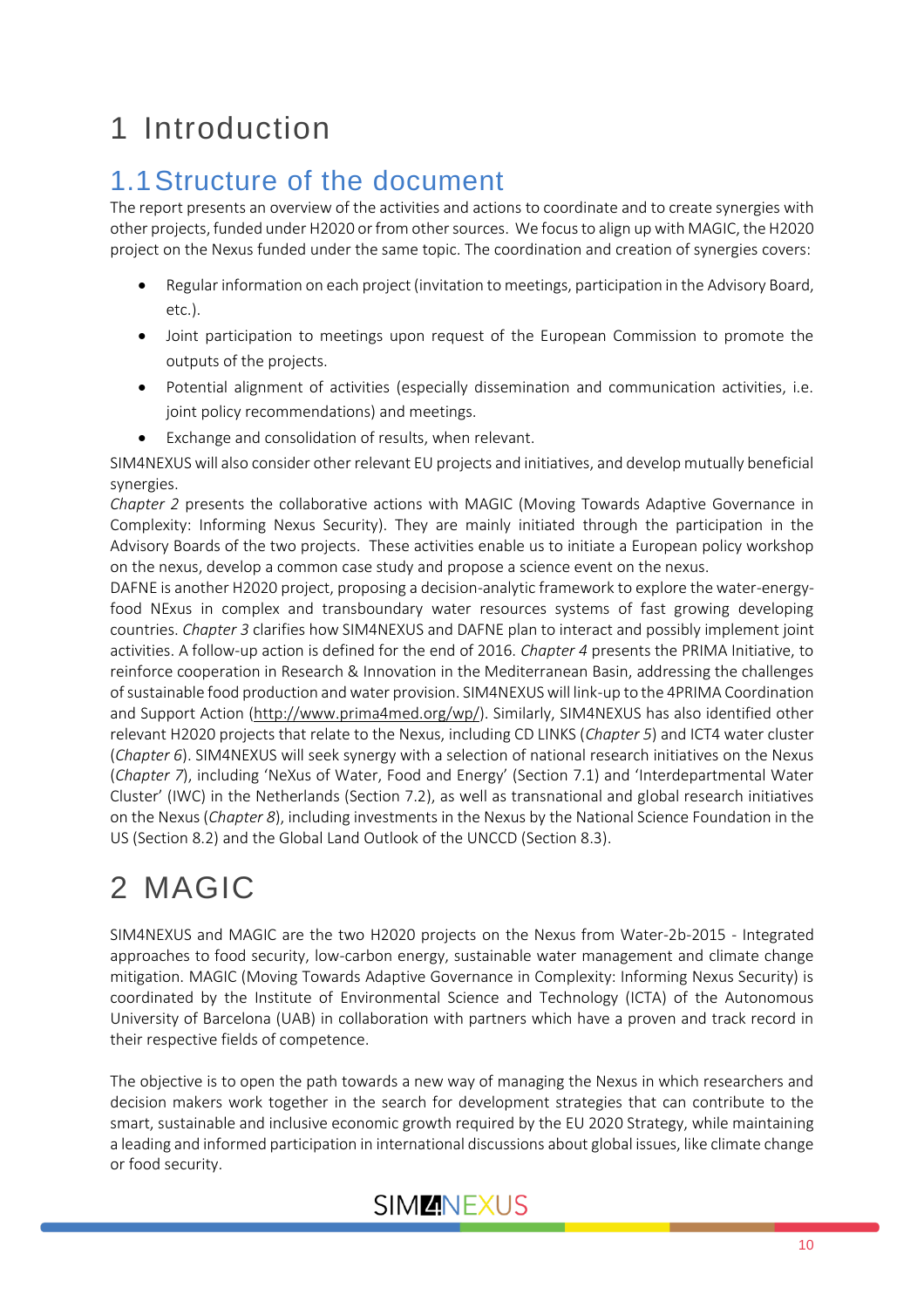MAGIC is a process-oriented project: dealing with complexity and uncertainty, and offering a deliberation support system. The approach used in MAGIC is quantitative story-telling, which is an approach to the construction and verification of narratives that frame the development of policies and innovations. The MuSIASEM framework is used, a Multi-Scale Integrated Analysis of Societal and Ecosystem Metabolism. In order to do so, MAGIC deploys a set of novel, cutting-edge and systemoriented approaches that originates from system ecology, bio-economics and Science and Technology Studies. Their combination allows MAGIC to highlights if a certain mix of EU policies results in undesirable or unforeseen outcomes. Climate, water, land energy, and food modelling are integrated into a socio- and bio-economics framework using an iterative and participatory method. Significant care is taken to embed these ideas and approaches within the advisory and decision making functions of the European Commission.

The impacts are twofold.

- First, MAGIC contributes a methodological framework where the needs for advice of different DG in the design of development strategies for the EU are covered using a method that can embrace the complexity of the nexus, for a better understanding of the interactions it holds.
- Second, the project provides 'on the flight' advice to the EC about the timeliness and soundness for the EU 2020 Strategy and the EU position in international agreements of EU policies -like the Water Framework Directive (WFD), the Common Agricultural Policy (CAP), or the Low-Carbon Economy Strategy- and targets of implementing technologies - such as fracking, desalination, biofuels and GMOs.

MAGIC has 9 partners from 7 countries.

## <span id="page-10-0"></span>2.1Membership of the two Advisory Boards

Mario Giampietro (ICREA Research Professor) (Institute of Environmental Science and Technology, ICTA) and Project Coordinator of MAGIS is member of the External Advisory Board (EAB) of SIM4NEXUS. The EAB consists of experts independent from the consortium. The EAB will be active for the duration of the project. The role of the EAB will be to provide direct feedback on the project interim and final results and to share relevant information about related studies and initiative with which they are involved. It will be invited to develop relevant ideas with the project team and to ensure linkages with stakeholders and contacts with key actors in the field of policy and decision-making related to water, food, energy, land and climate change. Throughout the project these linkages will be important for information dissemination. The EAB will convene 3 times in a regular meeting: a meeting around the end of year 1 (to present the first results and the planning); a mid-term meeting (to assess the direction of the project and the achievements made); a meeting to advise on the final phase and focus on the exploitation and business of SIM4NEXUS. In addition, the members of the EAB will be consulted for ad-hoc advice and reviews. The EAB will meet three times: M12 (May 2017), M24 (May 2018) and M36 (May 2019). Floor Brouwer (scientific co-ordinator in SIM4NEXUS) will join the Advisory Board of MAGIC and participate at its first meeting in May 2017 in Wageningen (the Netherlands), as part of the first progress meeting.

## <span id="page-10-1"></span>2.2European policy workshop on the Nexus

A joint workshop on the Nexus in Europe will be organised by the two projects. The first workshop is scheduled for November 2017, and we jointly seek for the active involvement of the water industry. A possible topic would be the Nexus in a low-carbon economy in Europe.

## <span id="page-10-2"></span>2.3Develop a common case study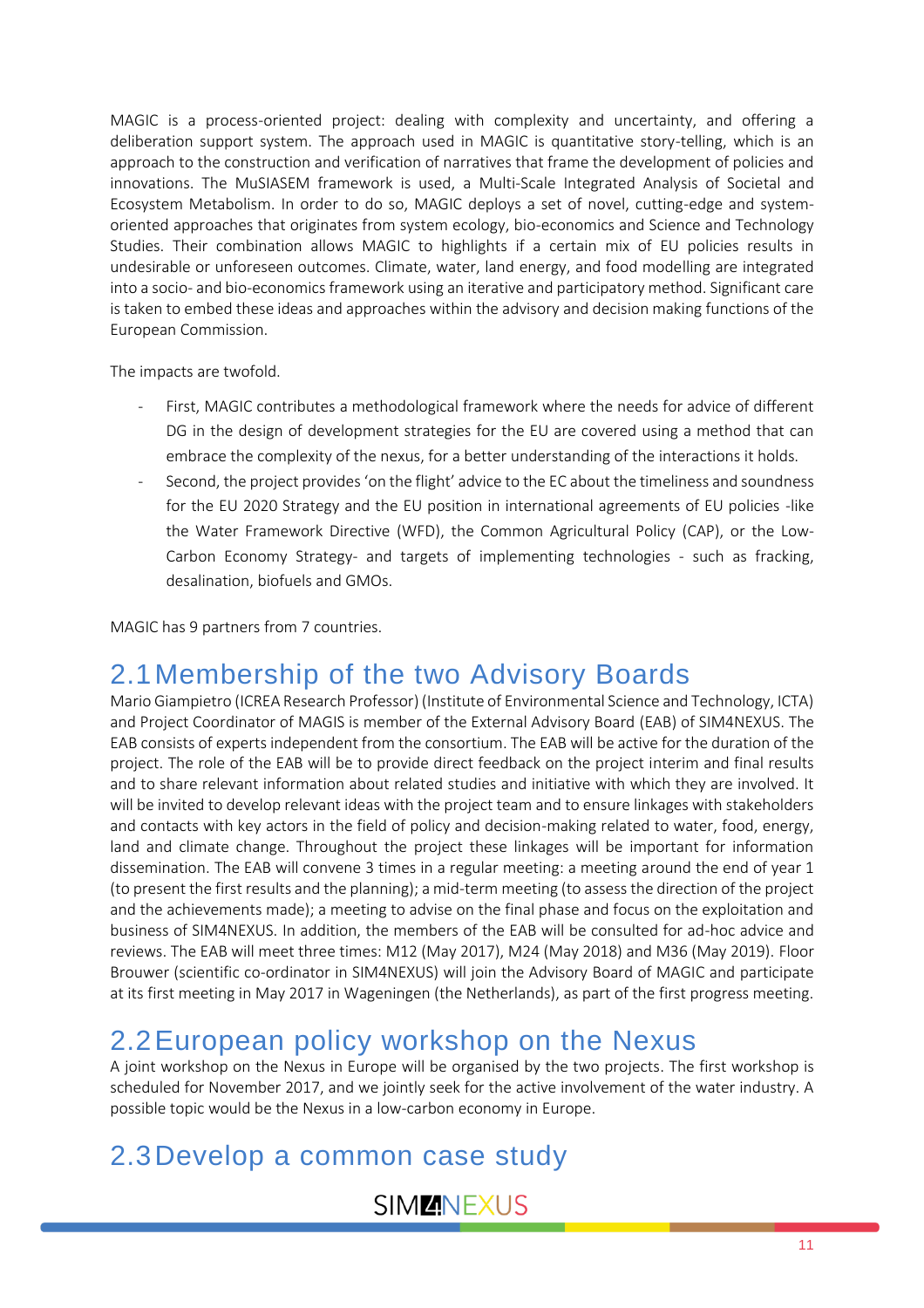SIM4NEXUS and MAGIC will develop a common case study, from the 12 case studies identified in SIM4NEXUS. MAGIC will select its case studies during the first year of the project, with the input from EC policy makers. We envisage to choose at least one common case, which both projects will elaborate independently by applying their different approaches and methods. Once the scope is identified, we will follow-up with MAGIC to discuss the approach they adopt. The two projects will adopt their own methodology and approach, comparing the outcomes at the end. Results will be compared and discussed in a joint paper. This will be the start to develop a common scientific paper. Work will start between M12 and M18. A special issue of a scientific journal can be the outcome of the joint case study as well. Such a special issue would not necessarily be limited to a common case study.

Follow-up will start with the case study in the Netherlands. SIM4NEXUS and MAGIC will jointly organise a working session (to be held with WUR-LEI) on 19 February 2018 to share progress and discuss followup.

## <span id="page-11-0"></span>2.4Science event on the Nexus

A science event on the Nexus will be held, among others, with contributions from the External Advisory Board (EAB). This could be the start to launch a Special Issue of a Journal. Such an event could be held in 2018, in fact Year 3 of the two projects. We seek to align with a conference.

## <span id="page-11-1"></span>2.5Outreach in major climate change events

Both projects will regularly check within their consortium for relevant contacts to organize climate change related activities, such as the Sessions of the Conference of the Parties (COP) to the United Nations Framework Convention on Climate Change (UNFCCC), or IPCC meetings. SIM4NEXUS has contributed to a side-event on the Nexus during COP23 (11 November 2017, Bonn), together with the Nexus project IS-WEL (Integrated Solutions for Water, Energy, and Land project). We plan to propose other side-events on the Nexus during upcoming climate change events.

## <span id="page-11-2"></span>2.6Joint communication strategy on the Nexus

Some discussions to align dissemination and communication activities in the two projects. SIM4NEXUS and MAGIC could launch a joint twitter and social media campaign along the joint activities, through @SIM4NEXUS and @MAGIC\_NEXUS.

# <span id="page-11-3"></span>3 DAFNE

## <span id="page-11-4"></span>3.1Objective

DAFNE (Use of a Decision-Analytic Framework to explore the water-energy-food NExus in complex and transboundary water resources systems of fast growing developing countries) is a H2020 project in WATER-5c-2015 – Development of water supply and sanitation technology, systems and tools, and/or methodologies.

Global trends in population growth and rising economic prosperity will increase the demand for energy, food and water, with more severe impact in fast-growing economies, such as in several African countries. The constraints on water, energy, and food could well hamper economic development, lead to social and geopolitical tensions, and cause lasting environmental damage. DAFNE advocates an integrated and adaptive water resources planning and management approach that explicitly addresses the water-energy-food (WEF) nexus from a novel participatory and multidisciplinary perspective. This includes social, economic, and ecologic dimensions, involves both public and private actors and is socially inclusive, enhances resource efficiency and prevents the loss of ecosystem services in regions where large infrastructures exist or are being built and intensive agriculture is expanding. A decisionanalytic-framework (DAF) will be developed to quantitatively assess the social, economic, and

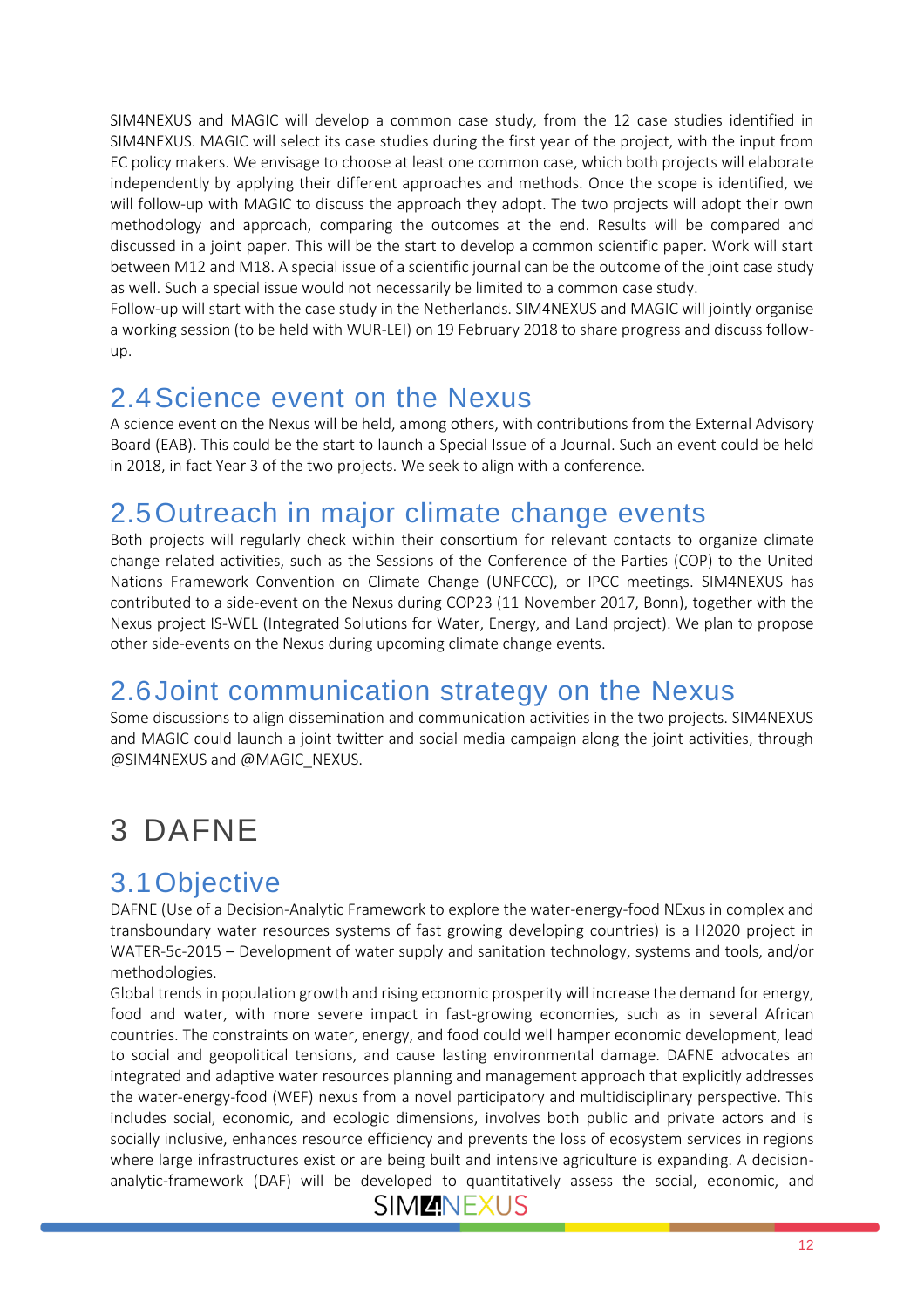environmental impact of expanding energy and food production in complex physical and political contexts, where natural and social processes are strongly interconnected and the institutional setting involves multiple stakeholders and decision-makers. The DAFNE approach will be demonstrated by analysing two cross-boundary case studies, the Zambezi and the Omo river basins. The WEF nexus will be quantified and analysed as the trade-off between conflicting objectives such as hydropower production vs irrigation, land exploitation vs conservation, etc. The nexus will be translated in economic values and impact on growth, ecosystems and ecosystem services. DAFNE will allow a better understanding of the WEF nexus, and generate and explore alternative planning and management solutions based on the cooperation of public and private stakeholders, which foster the profitable but equitable use of resources without transgressing environmental limits or creating societal and/or stakeholder conflicts.

## <span id="page-12-0"></span>3.2Interaction with SIM4NEXUS

DAFNE is coordinated by Paolo Burlando (ETH, Zürich, Switzerland). Andrea Castelletti (Milan) is deputy co-ordinator. Following the suggestion by Lydia Vamvakeridou (UNEXE), Floor Brouwer (WUR-LEI) had a Skype conversation with the co-ordinator of DAFNE on October 6. It was agreed to follow-up with a few persons from both projects. Chrysi Laspidou (UTH), Lydia Vamvakeridou (UNEXE) and Floor Brouwer (WUR-LEI) had a Skype conversation with Paolo Burlando and Andrea Castelletti on October 18, 2016. DAFNE has two case studies, one along the Omo river basins between Ethiopia and Kenya, where dams are planned, with a high potential for conflicts. The other case is in Mozambique and Zambia, which is a well-established case study and much larger in scale than the one in Ethiopia and Kenya. This case is covering the Zambesi river, with many more countries and there is a management plan. However, the region faces climate change and food security as major issues of concern.

## <span id="page-12-1"></span>3.3Possible joint activities

#### 1. A special session at a scientific event

SIM4NEXUS and DAFNE will jointly seek for a joint session on the science of the Nexus, possibly during the EGU (European Geosciences Union) conference in Vienna, which is going to be held in 8 – 13 April 2018. Submission of abstracts is between October 2017 and 10 January 2018. DAFNE will develop a methodological framework, also considering the involvement of all actors in the domain of water resources. The two projects adopt a transdisciplinary approach, which increases the opportunities for scientific publications. We consider to develop a special issue in a journal. The focus of such a special issue remains to be defined, but could certainly link-up to other activities in SIM4NEXUS.

#### 2. Comparative work from the case studies

Both SIM4NEXUS and DAFNE implement transboundary case studies regarding the Nexus. The transboundary cases focus at major rivers in Europe and Africa (Rhine, Elbe, Zambesi). We will further explore the opportunities to compare the approaches in the context of transboundary issues.

Following initial contacts between DAFNE and SIM4NEXUS during the first 18 months, we identified some additional joint clustering activities. , Clustering activities are aimed to strengthen joint scientific output, boost science-policy interaction at national, European and international level, and align-up with the business sector. The clustering activities are targeted at:

- Strengthen comparative work from Nexus-related actions in Europe and Africa, including multistakeholder interaction and science-policy events in Brussels (e.g. DG ENV, DG CLIMA, DG DEVCO, DG AGRI, DG ENERGY)
- Strengthen interaction between the knowledge partners and the business sector (e.g. Nexus Working group in WssTP, the European Water Technology Platform). SIM4NEXUS and DAFNE meet during the meetings of the Working Group (e.g. Water Knowledge Europe, annual events in Brussels held in November; Water Innovation Europe, annual events in Brussels held in June). . The two projects consider to jointly organise a European policy workshop on the Nexus.

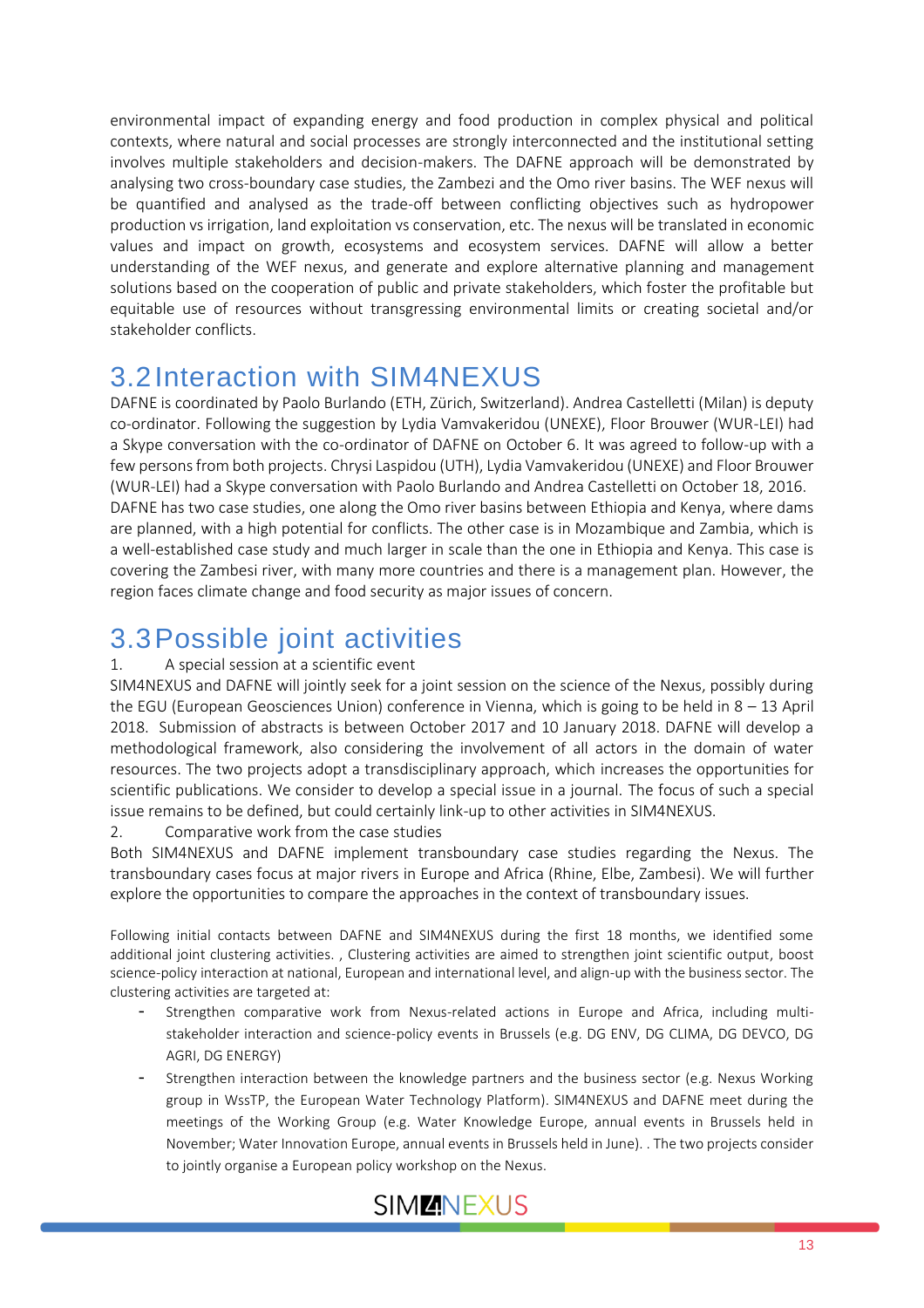- Boost policy support from combined efforts of policy briefs and joint scientific publications. We will try to connect the joint policy briefs with SDGs of Agenda 2030. ICRE8 is the hosting institution of UN Sustainable Development Solutions Network and has excellent contacts with SDSN Global at Earth Institute of Columbia University, and of course their European Headquarters in Paris.
- SIM4NEXUS and DAFNE will develop comparative case study work (e.g. transboundary case in Europe and a transboundary case in Africa) and seek for a joint paper.
- SIM4NEXUS and DAFNE will together launch scientific events on the Nexus (e.g. through joint actions around project meetings and a joint summer school towards the end of the two projects.

## <span id="page-13-0"></span>3.4Follow-up

The two projects will plan for follow-up during the SIM4NEXUS Project meeting, which planned to be held in Athens, March 2018. This is meant to explore implementation of joint activities.

## <span id="page-13-1"></span>4 PRIMA Initiative

Th[e PRIMA initiative](https://ec.europa.eu/research/environment/index.cfm?pg=prima) (Partnership for Research and Innovation in the Mediterranean Area) was launched in 2013 under the European Commission's Research and Innovation (R&I) agenda. Its objective is to reinforce cooperation in R&I in the Mediterranean Basin towards contributing to the challenges of sustainable food production and water provision. It is the first time that such a long-term and wide program includes both European (Cyprus, France, Greece, Italy, Luxembourg, Malta, Portugal, Czech Republic, Spain) and non-European member states (Egypt, Jordan, Lebanon, Morocco, Tunisia and Turkey). A total of 400 million euros has been committed for the initiative over a 10-year period starting in 2018. Additional countries interested into PRIMA are in the process of joining as Germany, Turkey, Romania and Israel.

PRIMA focuses in the Mediterranean, where the Water-Food-Energy Nexus is of importance whist crucial actions are needed to ensure economic and social development due to the natural and political context. PRIMA aims at developing innovative solutions and promote their adoption for improving efficiency and sustainability of food production and water provision to supporting an inclusive wellbeing and socio-economic development within the framework of a reinforced Euro-Mediterranean cooperation.

Two intentions will drive the PRIMA Initiative towards achieving this goal:

- advance existing knowledge and innovations for water management, food security, and food quality through long-term cooperation
- adoption of knowledge and unlocking innovation potential through end user-friendly and socially affordable solutions.

A [4PRIMA Coordination and Support Action \(CSA\)](http://www.prima4med.org/the-project/) was launched on May 2016 and will last for 18 months; it will set the basis and support for long-term, well-structured and integrated partnership for research and innovation on food systems and water resources, between countries on both shores of the Mediterranean (north, south). The CSA will prioritize and valorise the PRIMA proposal objectives where the future PRIMA action release at the end of 2017 will be founded.

EPSILON will possibly respond to PRIMA calls for collaborative projects. SIM4NEXUS might either communicate results and products in the Mediterranean (e.g. training actions) or possibly respond to PRIMA calls for collaborative projects.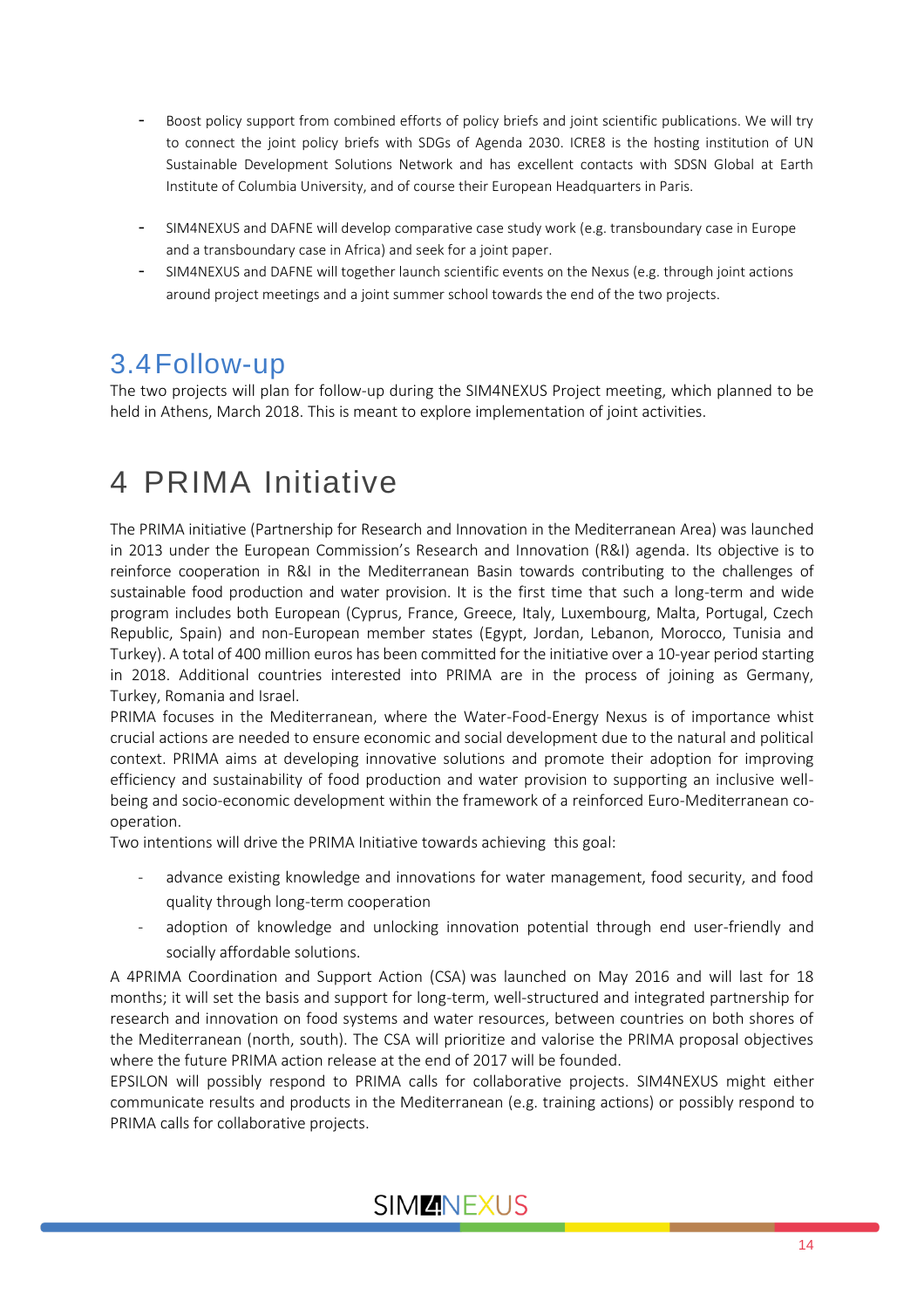# <span id="page-14-0"></span>5 CD Links

CD Links (Linking Climate and Development Policies – Leveraging International Networks and Knowledge Sharing) brings together a consortium of nineteen leading international research organizations from around the globe to explore national and global transformation strategies for climate change and their linkages to a range of sustainable development objectives. The project is funded under H2020 (see also: http://www.cd-links.org/).

An important question for policy makers, in the G20 and beyond, is how to bring climate action into the broader sustainable development agenda. Objectives like energy poverty eradication, increased wellbeing and welfare, air quality improvement, energy security enhancement, and food and water availability will continue to remain important over the next several decades. There have been relatively few scientific analyses, however, that have explored the complex interplay between climate action and development while simultaneously taking both global and national perspectives.

The CD-LINKS project will change this, filling the critical knowledge gap and providing much-needed information for designing complementary climate-development policies. The project aims to have a pronounced impact on the policy dialogue, both nationally and internationally: an important outcome of the project will be a list of country-specific policy recommendations for effectively managing the longterm transformation process. These recommendations will point out opportunities for policy synergies and at the same time respect political and institutional barriers to implementation.

CD-LINKS will (i) gain an improved understanding of the linkages between climate change policies (mitigation/adaptation) and multiple sustainable development objectives, (ii) broaden the evidence base in the area of policy effectiveness by exploring past and current policy experiences, (iii) develop the next generation of globally consistent, national low-carbon development pathways, and (iv) establish a research network and capacity building platform in order to leverage knowledge-exchange among institutions from Europe and other key players within the G20.

PBL is partner in CD-LINKS, making an inventory of how Integrated assessment models cope with SDG indicators and linkages between the SDGs. and Maria Witmer (lead of WP2 in SIM4NEXUS) will link-up with the two projects.

# <span id="page-14-1"></span>6 ICT4water cluster

The ICT4Water cluster is a hub of 17 sister projects on ICT and Water Management funded under the FP7 and H2020 European Commission research programmes. As stated in the cluster webpage (http://ict4water.eu), ICT and water efficiency is a key policy issue with potential for new research area that includes decision supporting system for the measurement of water quality and quantity including the recycling and water reuse processes. This necessitates increased interoperability between water information systems at EU and national levels and efficiency of water resources management. SIM4NEXUS is very close related to the main interests of the cluster, especially in terms of analysing how policy decisions in the water domain affect to the rest of the Nexus (climate, energy, land and food), and also analysing these issues at different scales (regional, national, transboundary, continental and global). Hence, improving decision support. SIM4NEXUS has been announced in the last edition of the ICT4Water cluster newsletter, including a summary of the project concept, objectives, expected outcomes, duration, partnership and contact information. See: http://us8.campaignarchive2.com/?u=46ad96ae8c306627be2d57709&id=d19e63b967&e=70caac3021

Lydia Vamvakeridou (UNEXE) and Gabriel Anzaldi (Eurecat) are part of the ICT4water team and they will coordinate the interaction with SIM4NEXUS.

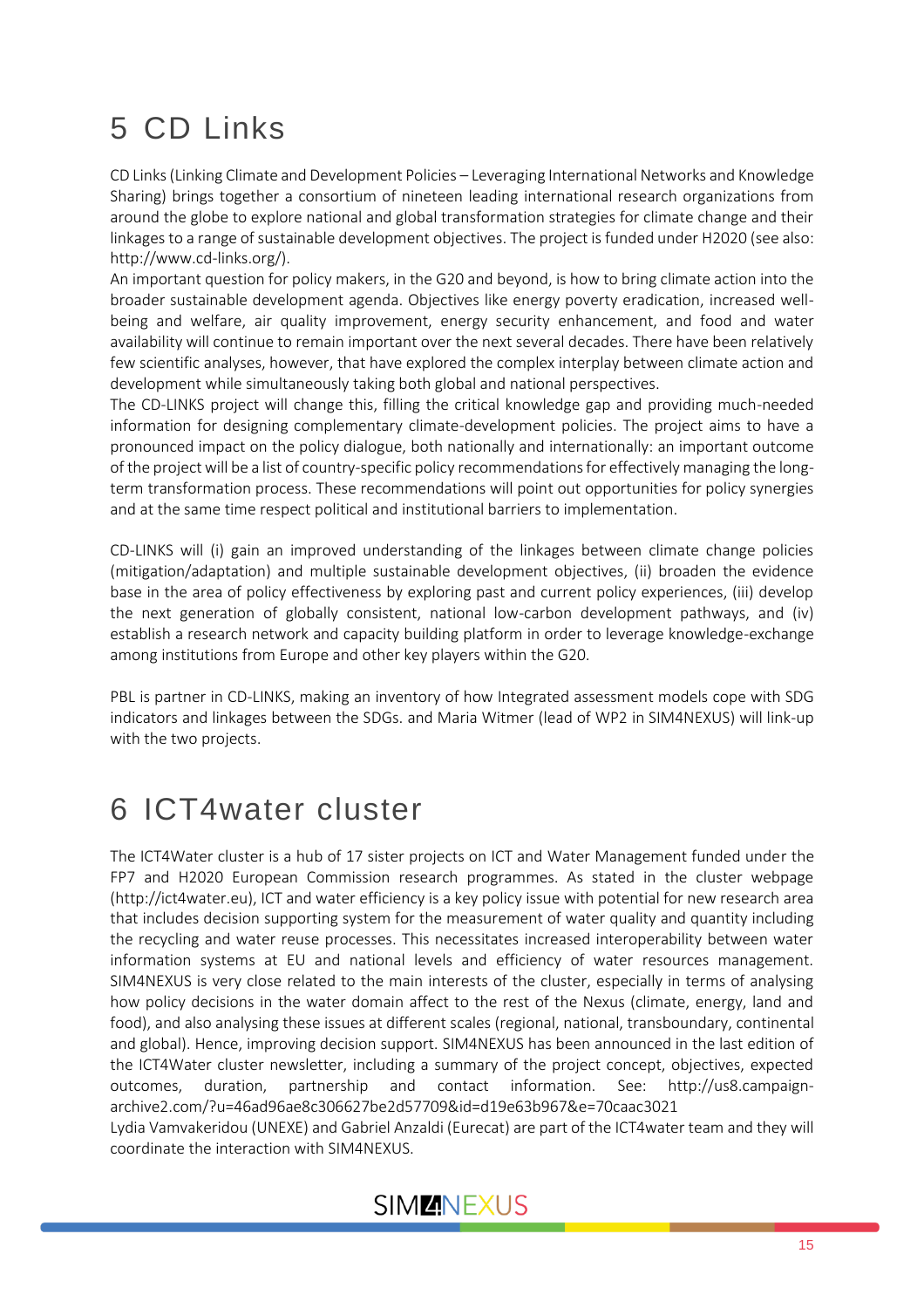SIM4NEXUS will communicate the outcomes of the work through the regular events of the ICT4WATER cluster. This includes, among others, the dissemination actions from the European Commission (DG CONNECT) with periodic updates of the Action Plan of the ICT4WATER Cluster. An example is the event, held in Brussels on December 1, 2017.

## <span id="page-15-0"></span>7 National research initiatives on the Nexus

## <span id="page-15-1"></span>7.1NeXus of Water, Food and Energy

The Technical University of Munich (TUM) works in cooperation with the two EuroTech-Universities, the Danish Technical University (DTU) and the École Polytechnique Fédérale de Lausanne (EPFL), as well as with the prestigious National Technical University of Athens (NTUA) and the Colorado School of Mines. The National Science Foundation Engineering Research Center "Reinventing the Nation's Urban Water Infrastructure" is the cooperation partner of the Colorado School of Mines. The NeXus topic is investigated for the case of the Nile with its issue intensification due to the construction of new water uses by the upstream countries Ethiopia and Tanzania. The African project partners, namely the Addis Ababa University in Ethiopia, the Ardhi University in Tanzania, the Cairo University and the Helwan University in Egypt, are confronted with this potential for conflict in their daily work. See also: https://www.nexus.wasser.tum.de/index.php?id=5&L=1.

The project 'NeXus of Water, Food and Energy' does promote the mobility for academic staff and students to build a thematic network with strategic goals of enhanced cooperation in the NeXuseducation and -research between TU Munich, EuroTech partners from Switzerland and Denmark, NTUA Athens, the National Science Foundation Engineering Research Center ReNUWIt and the partner universities of the Nile Nexus area in Egypt (Cairo and Helwan University), Tanzania (Ardhi University) and Ethiopia (Addis Ababa University). The project goals include the development of an English Master's degree program in the NeXus field at the TU München. With contacts and through joint Bachelor- and Master-theses the transdisciplinary Nexus research should be initiated in a geographical area, where the subject is especially virulent. The NeXus Master's degree program will also stand open to all employees of ministries and departments from partner countries with connection to NeXus and shall create lasting contacts of these countries to the TU München. Parallel doctoral programs are provided through funding of the participating partners from the EU/USA.

## <span id="page-15-2"></span>7.2Interdepartmental Water Cluster (IWC) – Water Risk Climate and Development

IWC is funded by the Netherlands Ministries of Infrastructure & Environment, Economic Affairs and Foreign Affairs, 2017). Global hotspots analysis of water issues concerning floods, droughts, water quality and pollution, from the viewpoints Prosperity, People, Planet and geoPolitics. PBL leads this project and cooperates with Deltares, University of Utrecht, Institute for Environmental Studies, Wageningen University and Research, UNESCO-IHE, Clingendael. These areas have clear nexus relationships, so the hotspots identified as part of this work will have direct relevance and impact on, for example, food, energy, material flows and climate change. Global hotspots maps will be developed of the current and possible future (2050) situation, applying SSP2 and SSP3 projections. PBL (Elke Stehfest) will link up with this project.

#### <span id="page-15-3"></span>8 Transnational and global research initiatives on the Nexus**SIMMINEXUS**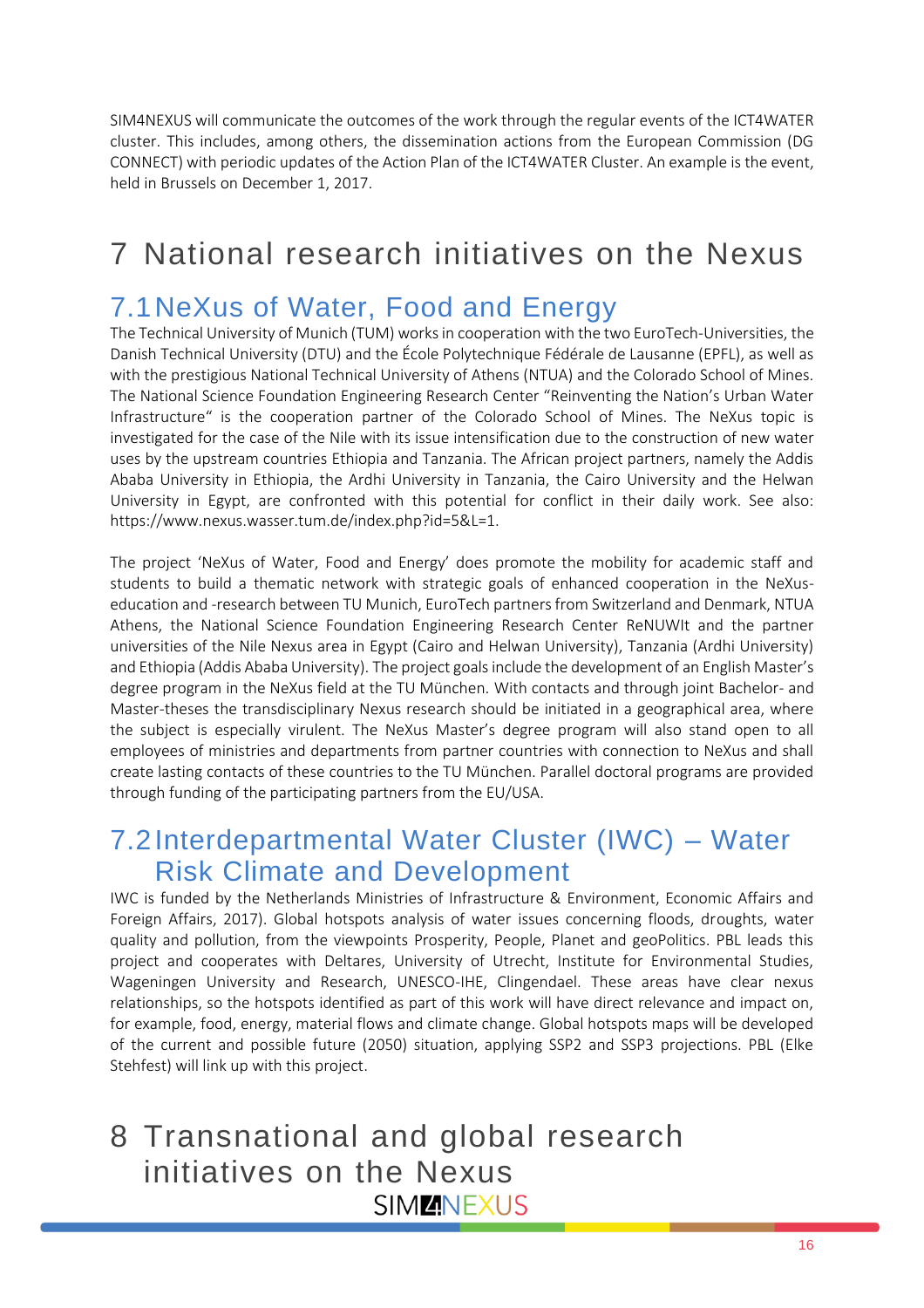## <span id="page-16-0"></span>8.1NSF invests in Nexus

The National Science Foundation (NSF) in the US has announced to invest \$72 million in innovations at nexus of food, energy and water systems. Most projects start in the second half of 2016 and will run for three to four years. They have a similar timeline as SIM4NEXUS. The investments are part of the NSF Innovations at the Nexus of Food, Energy and Water Systems program, known as [INFEWS.](https://www.nsf.gov/funding/pgm_summ.jsp?pims_id=505241) While the complex relationship between energy and water systems has been studied for decades - and agricultural diversions of water date back much farther - how these systems interact has become an area of frontier research. Drought and the depletion of aquifers. Shifts in farming between food and fuel crops. Concerns about food waste and the relentless demand for energy for food production. Food processing and transportation. All of these areas have prompted a deeper and broader examination of the linked food-energy-water system.

The outcomes of the INFEWS investments will help decision-makers at every level better serve human needs and protect the natural world. Scientists and policy-makers will gain a new understanding of foodenergy-water systems, gather insights from data and innovative modelling, and develop new capabilities from cutting-edge technologies to reduce waste or increase efficiencies.

INFEWS investments will also prepare graduate students to understand and manage the complex interactions of food-energy-water systems, and to draw upon and integrate knowledge across disciplines. INFEWS investigators will incorporate physical, engineering, geological, biological, social and behavioral processes, as well as cyber elements, into their projects. SIM4NEXUS will identify projects where we might align up. Possible projects include 'Immersive Educational Game Simulations to Enhance Understanding of Corn-Water-Ethanol-Beef System Nexus', University of Nebraska-Lincoln (https://www.nsf.gov/awardsearch/showAward?AWD\_ID=1639478), or 'Social-ecologicaltechnological solutions to waste reuse in food, energy, and water systems (ReFEWS)', University of Idaho [\(https://www.nsf.gov/awardsearch/showAward?AWD\\_ID=1639524\)](https://www.nsf.gov/awardsearch/showAward?AWD_ID=1639524).

## <span id="page-16-1"></span>8.2UNCCD Global Land Outlook (GLO)

The GLO will help to sketch future challenges on land in the context of sustainable development, the potential responses available, as well as aiding cohesion with the other conventions – UNFCCC and CBD. See<http://www2.unccd.int/the-global-land-outlook-glo>

Scenario projections on global environmental change are currently limited in their inclusion of the themes relevant for the UNCCD: in accounting for changes in the condition of land, soils and ecosystems and for feedback effects of those changes on agriculture, water, energy and climate regulation. An advisory report to UNCCD noted that the poor understanding of the complexity of feedbacks among climate change, land degradation and biodiversity loss, including the interactions in different socialecological systems and how this may change in the future "limits our capacity for anticipatory action". UNCCD identified three land-based progress indicators that relate to all three conventions: trends in land cover; trends in land productivity or functioning of the land; and trends in carbon stocks above and below ground.

At the same time attaining multiple environmental goals, summarized in a number of the Sustainable Development Goals (SDGs) with a 2030 horizon, puts additional claims on land, in terms of its use, functioning, and distribution of ownership and access to it. Key questions here are to what extent land will become a limiting factor in the attaining of land-related SDGs, how the interrelations between land and water, food, and energy influences the possibility to attain the SDGs, and what options there are to bring attainment of land-related SDGs closer. PBL (Elke Stehfest) is involved in the GLO and will link up with the two projects.

## <span id="page-16-2"></span>8.3Follow-up with international Nexus-related projects